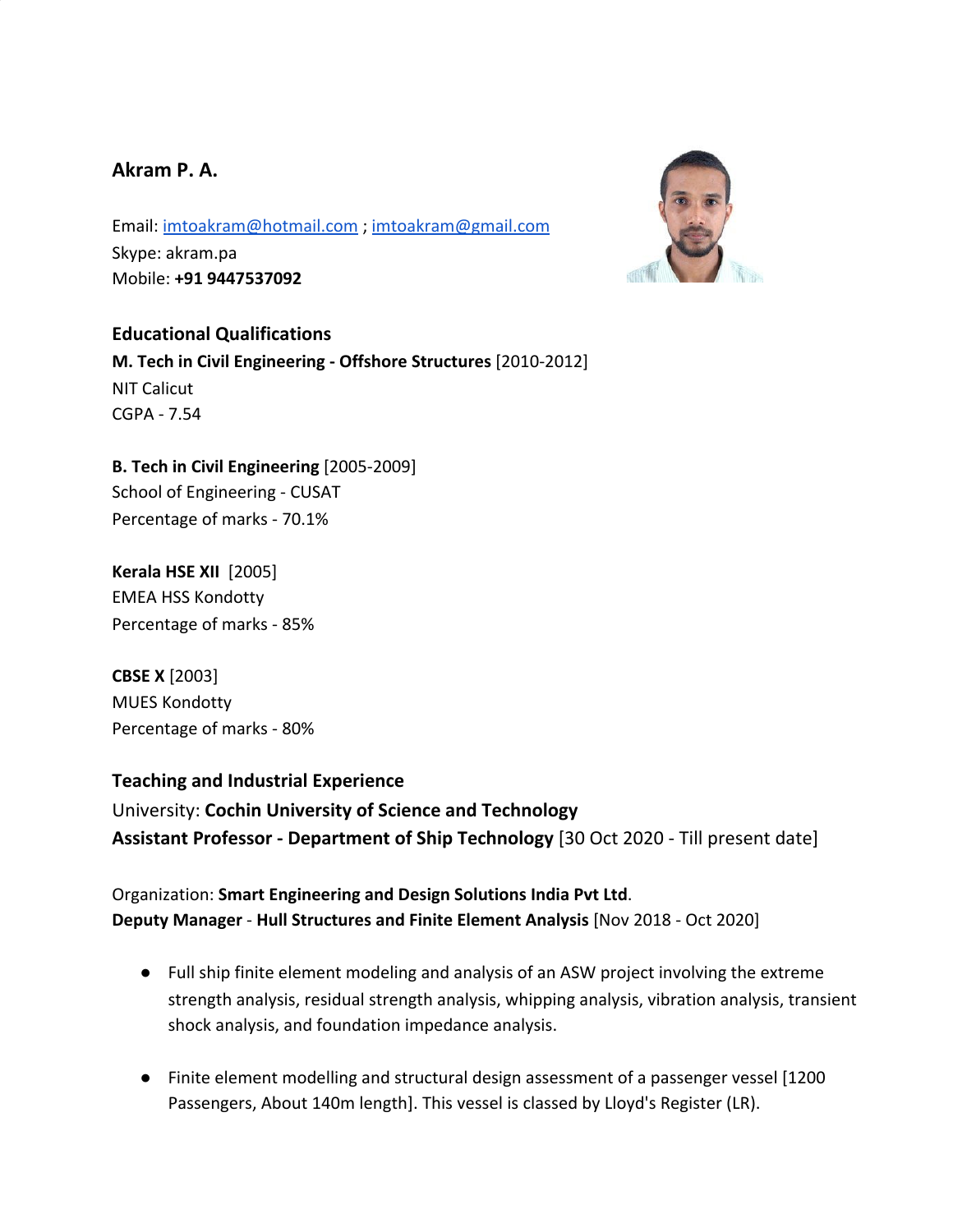● Computational Fluid Dynamics in OpenFOAM - calm water resistance problem. A study of the Magnus effect in 2D was also performed.

## **Assistant Manager** - **Hull Structures and Finite Element Analysis** [July 2016 - Sep 2018]

- Finite element modelling and structural design assessment of a passenger vessel [500 Passengers and 150 tonnes cargo, About 100m length]. The vessel is classed by the American Bureau of Shipping (ABS). The strength analysis of various equipment foundations such as the azimuth thruster foundation and normal modes analysis was performed.
- Ship hull lines creation from point cloud data The hull lines were recreated with help of Python and VBA customisation in AutoCAD from the point cloud scan data. AutoCAD customisation in VBA for the generation of shell expansion drawing.
- Developing programs for the classical approach of static wave balance for wave loading.

## **Design Engineer** - **Hull Structures and Finite Element Analysis** [Oct 2014 - Jun 2016]

- Finite element modelling and structural design assessment for the design development of an LNG fueled bulkcarrier, as per ABS DLA/SFA system. The design has been received an approval in principle from the class American Bureau of Shipping (ABS). The vibration response analysis (frequency response) was performed for early identification of potential vibration issues.
- Microsoft Excel VBA programming for boil-off gas and LNG fuel management simulations of the vessel and prediction of holding time without venting off the boil-off gas. Holding time and fuel management in a voyage was simulated to device the boil-off gas management strategy.

## **Trainee - Junior Design Engineer** - [Nov 2012 - Sep 2014]

- Finite element full ship modeling and structural strength analysis of Bulkcarriers, Tanker, Fast Patrol Vessel (FPV).
- Free and Forced vibration analysis of Bulkcarriers and FPV.
- Vibration response control and optimisation of radar mast of FPV.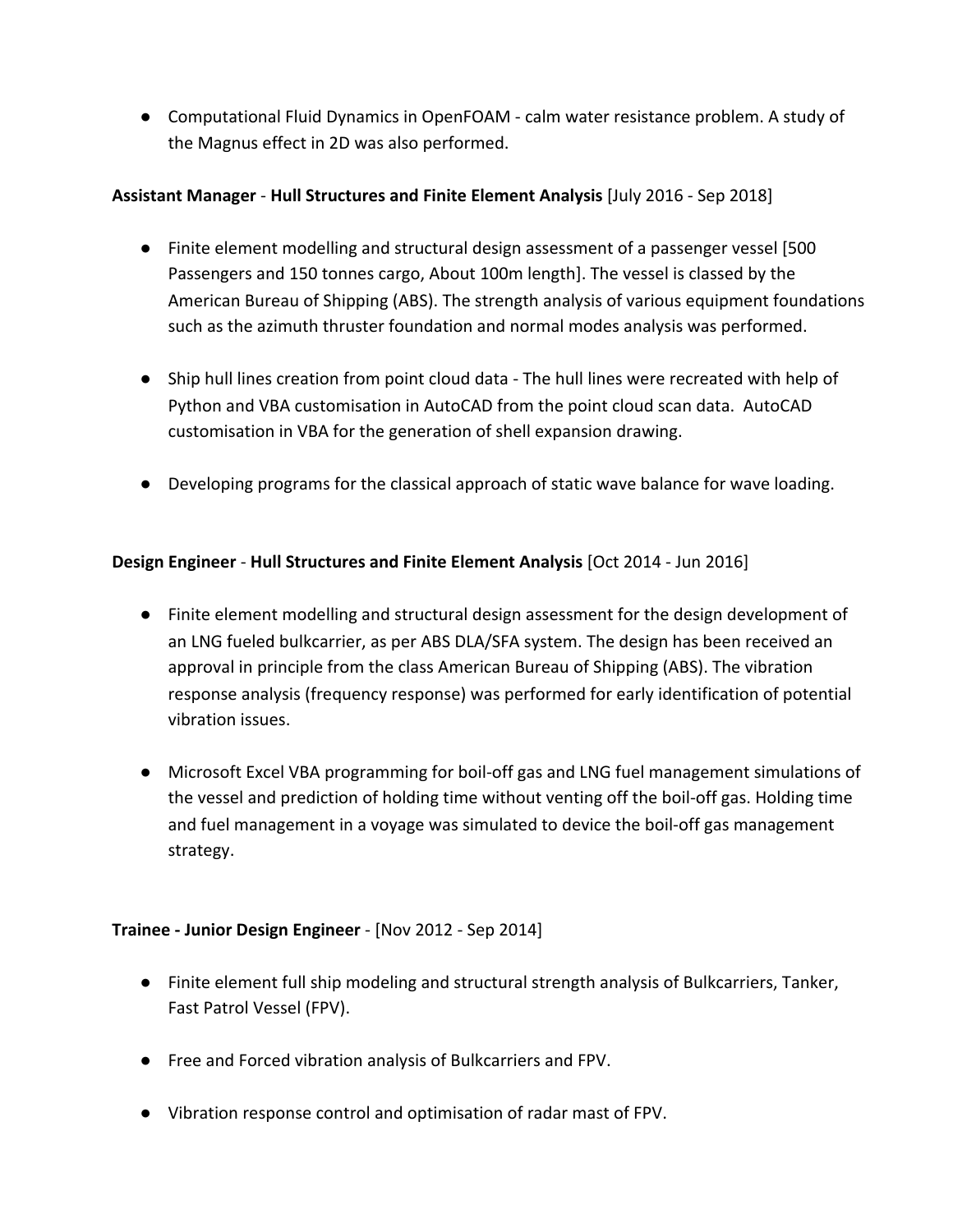- Global strength analysis of Bulkcarriers and Tankers using CSR Software and ABS DLA/SFA system. Local Strength analysis of Bulkcarriers, Tankers, and FPV.
- Eigenvalue buckling strength analysis.
- Fatigue strength analysis of Bulkcarriers using CSR software and ABS DLA/SFA system.
- Linear static analysis of mooring fittings, equipment foundations for Bulkcarrier and FPV.
- Preparation of documents against actual obligations, contractual agreements and produce any required submissions to classification society, owner, and shipyard during the design and construction phase of vessels.

### **Internship**

Organisation: **Octa Engineers (Designs) Pvt. Ltd.**, Bangalore, India Analysis and design of an offshore living quarters module (LQ). The various analysis and design considerations for the in-place and the lifting situations were subjected to study with the aid of STAAD Pro V8i software.

### **M. Tech. Thesis**

Title: Structural damage detection by dynamic non-destructive technique. Abstract: The existence of damages results in the changes in structural properties, such as mass, damping and stiffness and these changes will alter both static and dynamic behaviour of the structures and thus can be detected by measurements through distributed sensors. The shift in natural frequency caused by the damage contains information on some generalised coefficients of the unknown stiffness variation. Changes in the nodes of the mode shapes can be used to identify localised damages. An optimisation problem utilising the method of genetic algorithm for the solution, involving modal analysis in each iteration of optimisation is formulated for finite element model updating and detection of damage. The objective function formulation and finite element programming was performed in MATLAB. The genetic algorithm method in the optimisation tool box within the MATLAB environment was utilised.

## **M. Tech. Seminar**

Scaled modeling of SPAR platform, where a detailed study of the scaling laws in general and the case specific to spar platforms was performed.